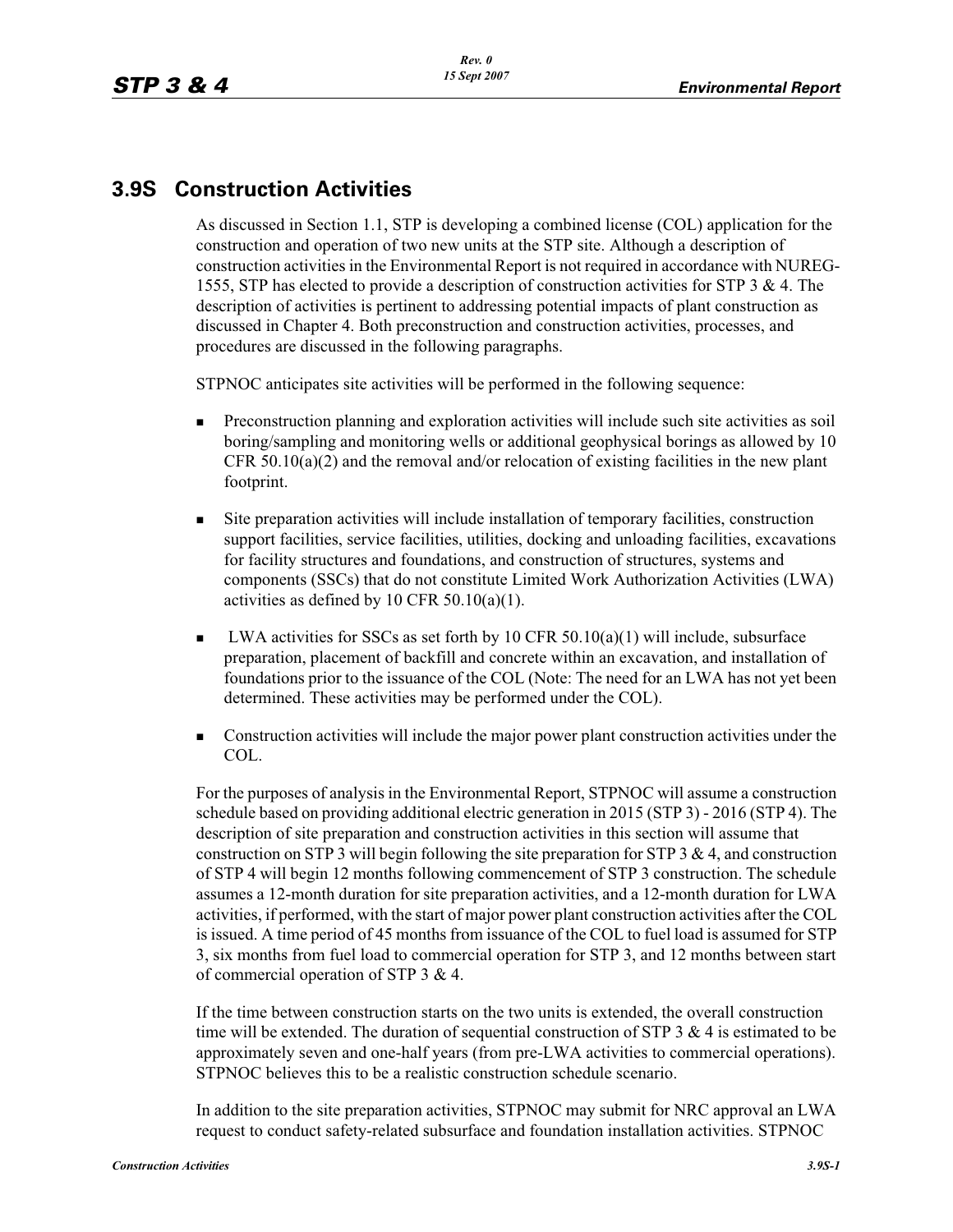also plans to provide temporary construction fabrication facilities and laydown space for staging of long lead-time module components to support the construction schedule. These components will be assembled on site into modules as part of the preconstruction activities. The impacts from locating these facilities on site are evaluated as part of this Environmental Report.

# **3.9S.1 Construction Procedures and Processes**

As part of the overall construction program for  $STP$  3 & 4, procedures and processes are necessary to ensure protection of the local environmental conditions during construction. These procedures and processes include developing a construction environmental controls plan, which is discussed in the following paragraphs.

### **3.9S.1.1 Construction Environmental Controls Plan**

The construction environmental controls plan contains descriptions of the environmental management controls that may be used at the STP site to assist in meeting the overall environmental management objectives for the project.

The processes for achieving these objectives include:

-Summary Matrix of Environmental and Permit Requirements for Construction

A summary matrix of environmental requirements for construction will be prepared for the relevant construction phase environmental requirements. The summary may include a listing of the specific permit requirements for  $STP$  3  $\&$  4, the titles of the individuals responsible for ensuring compliance with each requirement, and the calendar or scheduled activity start dates by which compliance with each requirement must be completed and the current status of each action item. Section 1.2 generally describes the permits required for construction.

-Environmental Awareness Training

Environmental awareness training will be required as part of the site orientation for all construction personnel. The type of training will be based on the need and types of job function at the site. The training will be provided before construction personnel will perform work at the STP site. The training would be based on the environmental requirements applicable to STP 3  $\&$  4 and will cover such topics as general site maintenance, erosion and sediment control, protection of sensitive areas, hazardous material/waste handling, and spills prevention and response. The training sessions would stress the importance of maintaining "environmental awareness" as part of the employee's everyday duties. Environmentally sensitive areas on and adjacent to the site, as well as construction exclusion zones, would be described and located on project drawings.

-Environmental Compliance Reviews/Coordination Meetings

Periodic site environmental compliance reviews/coordination meetings between site project personnel would be conducted to discuss current and future construction work activities as they relate to maintaining environmental compliance. The meeting would also provide a forum to discuss and resolve any outstanding environmental corrective actions/issues.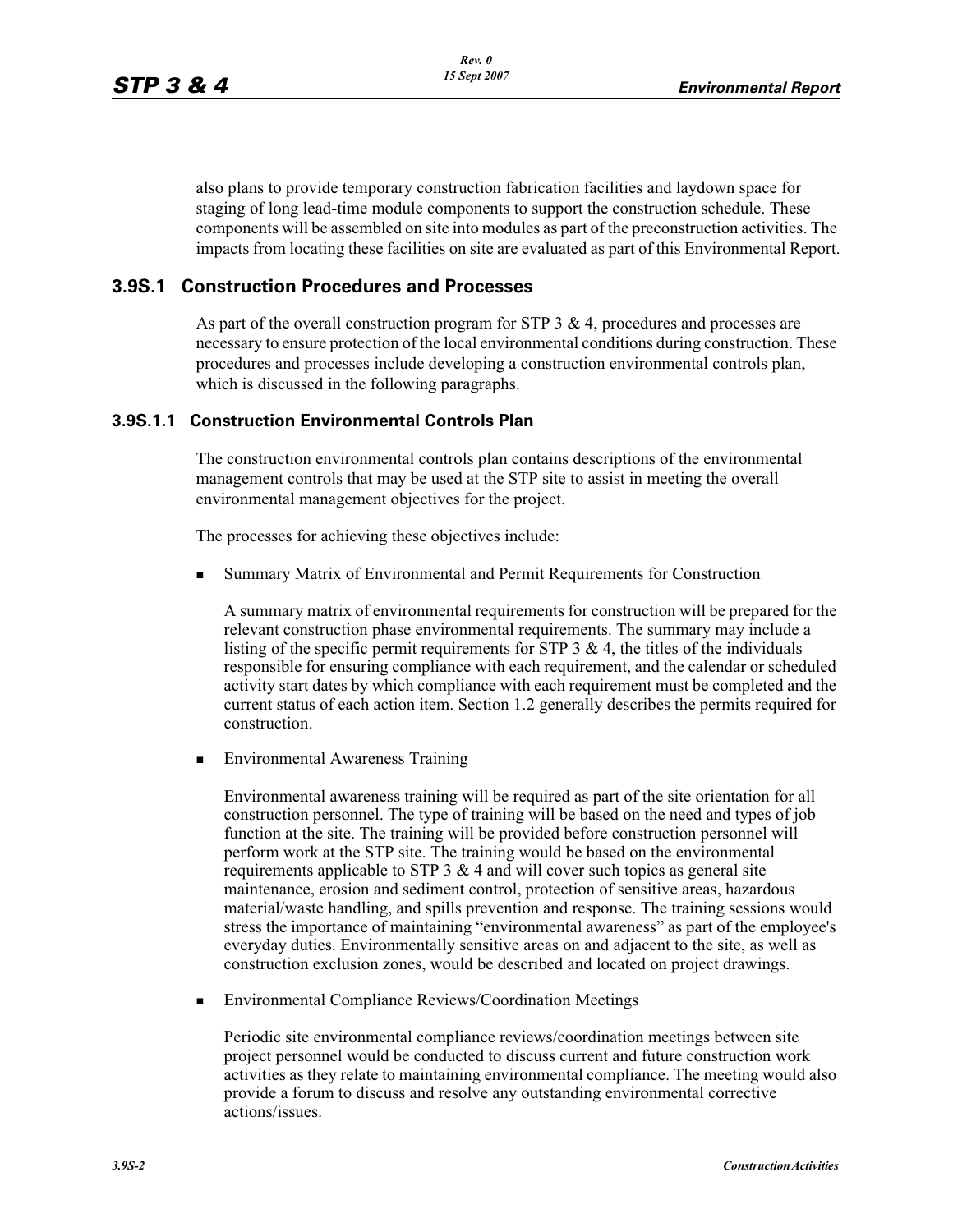-Environmental Compliance Inspections and Documentation

Periodic environmental compliance field inspections of construction activities would be performed by STP personnel. The field inspections would be conducted and documented to confirm that the site activities remain in compliance with the applicable environmental requirements for the project. Onsite areas/activities covered during the inspections include:

- Adherence with approved clearing limits, buffers, and exclusion zones.
- Adequate installation and maintenance of erosion and sediment control measures.
- Correct implementation of required mitigation measures for work in and around environmentally sensitive resources as discussed in Section 4.6 (e.g., wetlands, rivers and streams, potential archeological sites).
- Proper solid waste management activities (e.g., sufficient number of trash containers, waste segregation, use of designated storage areas, labeling).
- Proper hazardous materials management activities (e.g., stored to minimize spills, reduce exposure, prevent fires/explosions).
- Implementation of fugitive dust control measures (e.g., watering roads, covering truck loads).

Environmental inspection reports would be used to document the results of each site inspection and to note and describe any areas of concern requiring corrective actions.

### **3.9S.2 Environmental Procedures**

Although current STP site environmental procedures address regulatory and permit requirements, additional permit requirements may be incorporated that address specific measures for mitigation of environmental impacts during the construction phase. Various types of environmental procedures for the construction of STP  $3 \& 4$  are discussed in the following paragraphs.

### **3.9S.2.1 Noise and Vibration**

Procedures related to mitigating noise and vibration impacts from construction activities may include measures such as restricting noise and vibration generating activities to daylight hours, prohibiting construction activities from specific roads and neighborhoods, use of less vibration producing equipment and/or methods (e.g., dampeners, staggering activities), and verifying that noise control equipment on vehicles and equipment is in proper working order. Notifications to regulatory agencies and nearby residents regarding atypical noise and vibration events (e.g., pile driving, steam/air blows) may also be performed.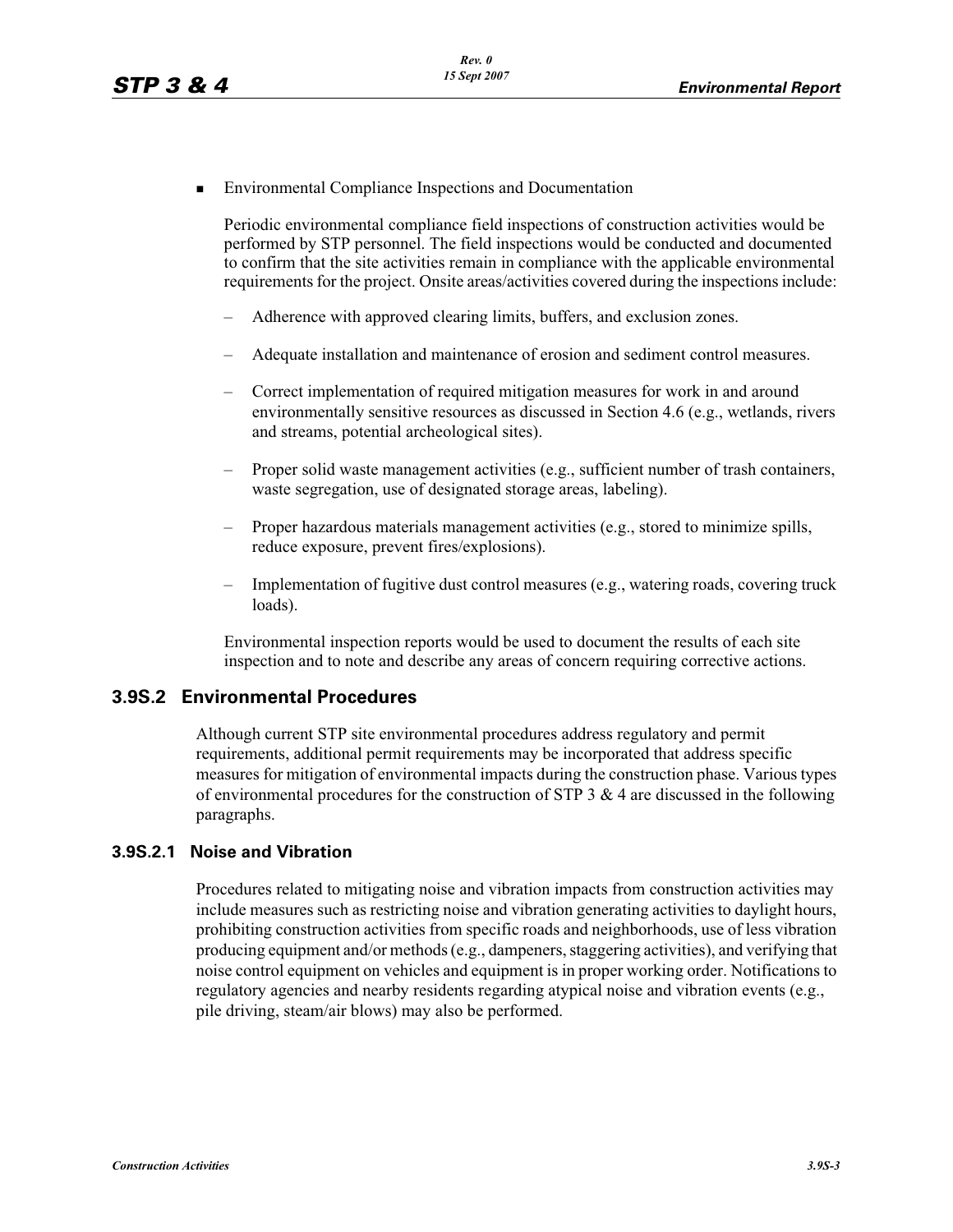### **3.9S.2.2 Air Quality (Fugitive and Vehicular Emissions)**

Air quality protection procedures will describe the techniques that would be used to minimize the generation of fugitive dust from construction activities and reduce the release of emissions from construction equipment and vehicles. Fugitive dust control measures such as watering of roads, covering truck loads and material stockpiles, reducing materials handling activities, and limiting vehicle speed are typically required. Visual inspection of emission control equipment is also a common requirement.

### **3.9S.2.3 Erosion and Sedimentation Control**

Erosion and sedimentation control procedures will describe the measures to be taken during the course of construction. These measures will cover temporary and permanent measures and all relevant detailed engineering drawings illustrating the permanent plant design. Depending on conditions and permit requirements for construction of STP 3 & 4, the information may include:

- -Clearing limits and maintenance of existing vegetative cover
- -Site grading
- -Topsoil stripping and stockpiling
- - Temporary erosion controls (e.g., silt fencing, mulching, erosion control blankets, temporary seeding)
- - Permanent erosion controls (e.g., reestablishing natural drainage patterns, vegetated swales, permanent seeding/plantings)
- -Check dams, rip-rap, retention/detention basins, and sediment barriers
- -Slope restoration and protection
- -Roads and equipment crossings
- Maintaining drainage patterns

### **3.9S.2.4 Construction Storm Water Management**

Construction storm water management procedures would be established to describe the measures used to manage storm water runoff from construction areas and to prevent and/or minimize contamination of storm water due to project activities (e.g., hazardous material storage, waste management, material stockpiles).

Upon completion of the detailed design, the temporary and permanent storm water management measures will be addressed in the STP  $3 \& 4$  Erosion and Sediment Control Plan and Storm Water Management Plan. These plans and the relevant detailed design drawings will be referenced therein, and will address the erosion and sedimentation control measures to be used to control storm water runoff and to prevent and/or minimize contamination of storm water from construction activities.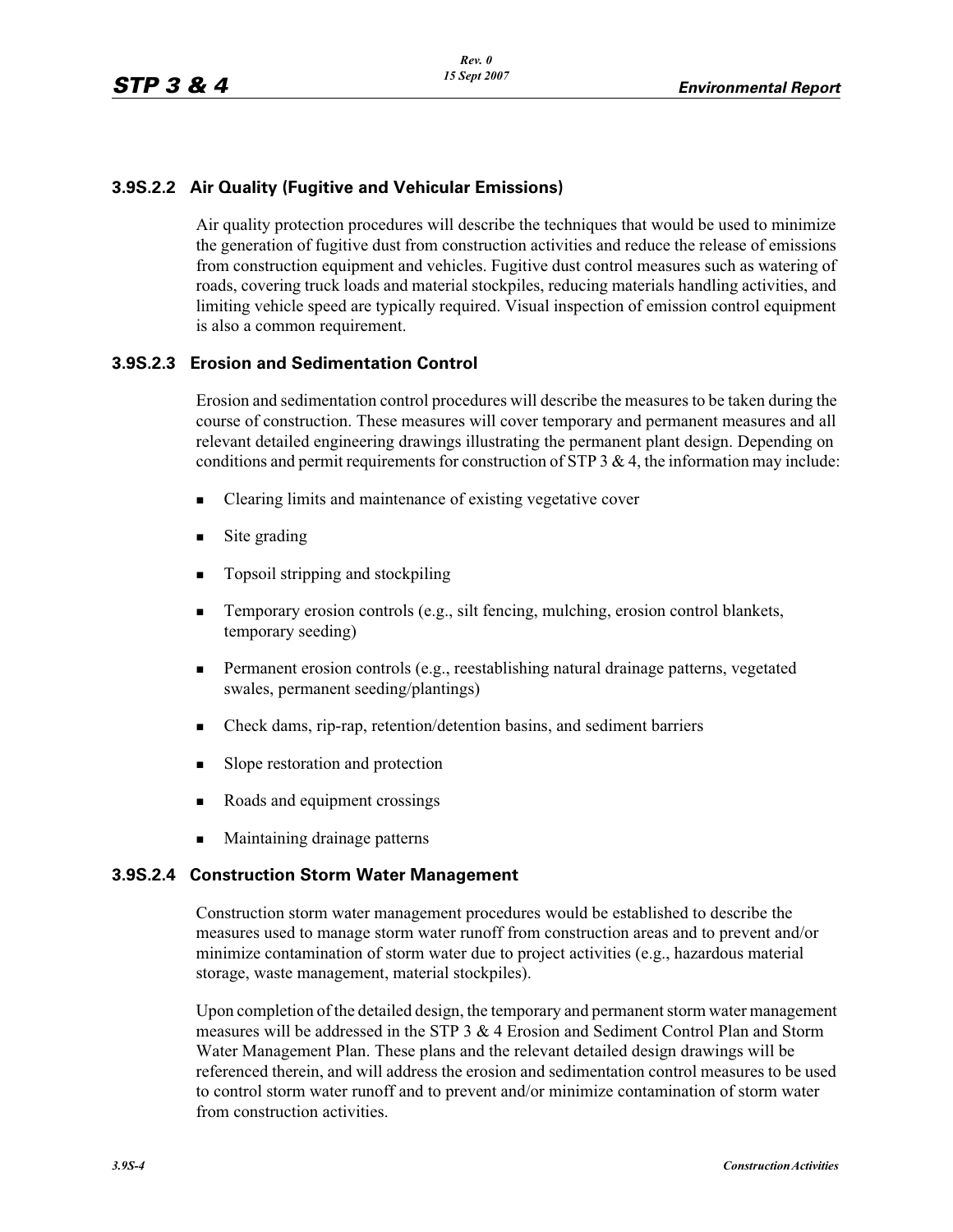### **3.9S.2.5 Protection of Sensitive Resources**

Procedures will be established to describe the mitigation measures for environmentally sensitive resources either within the STP site or in the immediate surrounding areas that have the potential to be adversely impacted during construction. These areas have been identified during preconstruction surveys of the site area as part of the overall development and permitting effort. Mitigation measures, if any required will be addressed under the STP  $3 \& 4$  permits as discussed in Section 1.2.

The following lists some environmentally sensitive resources that may be encountered during construction activities at the STP site, along with the typical mitigation measures required to eliminate and/or minimize impacts on the resources.

- - Wetlands — Primary mitigation measure is avoidance, based on preconstruction surveys and installation of exclusion fencing. Some activities may require temporary impacts to wetlands. These impacts will be mitigated by following permit conditions that may include:
	- Reduced clearing limits and preservation of existing vegetative cover
	- Maintenance of existing drainage patterns
	- Prohibitions/restrictions on equipment and vehicular travel
	- Prohibition of maintenance/refueling near wetland boundaries

The requirements for restoring disturbed areas would also be addressed.

- - Rivers and streams — Primary mitigation measure is avoidance through installation of exclusion fencing. Mitigation measures for direct impacts to waterways (e.g., crossing of a pipeline, constructing an access road, installing discharge pipe) may be spelled out in permits. Mitigation measures may include the following:
	- Limits on the length of time of the disturbance
	- Seasonal limits and restrictions for in-water work
	- Reduced clearing limits and preservation of existing vegetative cover near the stream banks
	- Installing only specified crossings (e.g., mat bridges)
	- Using silt curtains and other sediment transport barriers
	- Restrictions on fill activities and materials
	- Restoring stream beds, banks, and natural vegetation
- - Areas of special status wildlife habitats or vegetation — Primary mitigation measure is avoidance, based on preconstruction surveys, establishment of buffer zones, and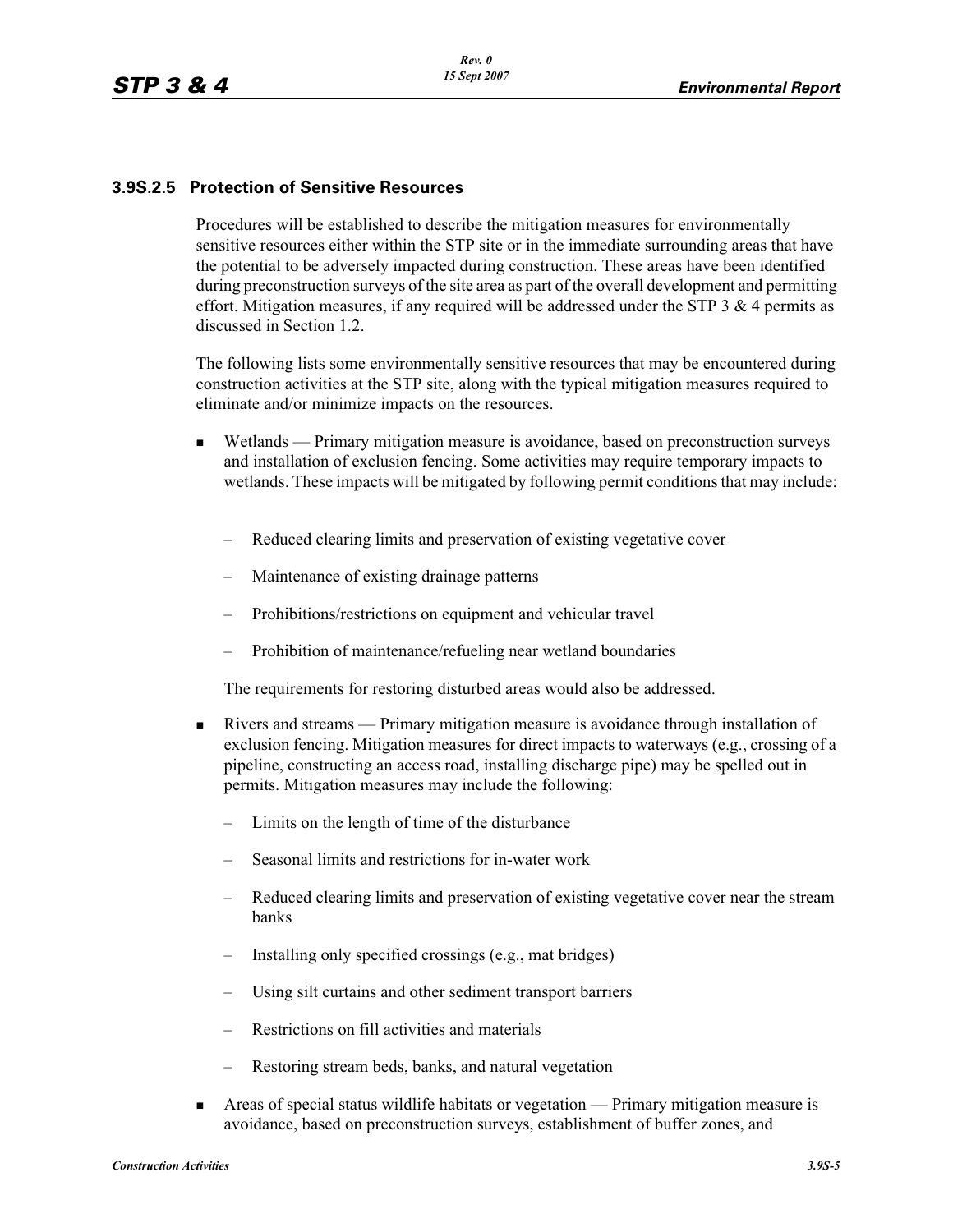installation of exclusion fencing. In rare instances, construction activities may inadvertently encounter special status wildlife species, their habitat, or vegetation, in which case work in the immediate area would be halted and appropriate state agency officials and/or environmental consultants would be contacted to determine proper mitigation measures so that work may resume.

- Archeological/cultural resource areas — Primary mitigation measure is avoidance based on preconstruction surveys, establishment of buffer zones, and installation of exclusion fencing. In rare instances, construction activities may inadvertently encounter buried archeological/cultural resources, in which case work in the immediate area would be halted and archeological experts (such as representative from the State Historical Preservation Office) would be contacted to determine proper mitigation measures so that work may resume.

### **3.9S.2.6 Unanticipated Discoveries**

Procedures addressing unanticipated discoveries would be developed to describe the process to be followed in the event such discoveries are made during construction. The procedures will address on and offsite notifications. Unanticipated discoveries may include:

- -Contaminated or suspect soils and groundwater
- -Drums and tanks
- -Building foundations
- -Cultural artifacts
- -Bones

In the event this occurs, construction will be required to immediately stop work in the area of the unanticipated discovery and to immediately report the situation. For unanticipated discoveries that may be immediately hazardous to human health, the site safety representative would also be immediately notified. Additional investigations, sampling, analysis, and notifications to appropriate agencies may be required.

### **3.9S.2.7 Hazardous Materials Management**

The hazardous materials management procedures will describe the management program that would be implemented and how petroleum products and chemical substances (termed "hazardous materials") will be managed to minimize the potential for threats to human health and the environment. The management program will address the need for Material Safety Data Sheets for all materials brought on site, and county, as well as state-specific requirements, regarding handling, storage, use, and disposal.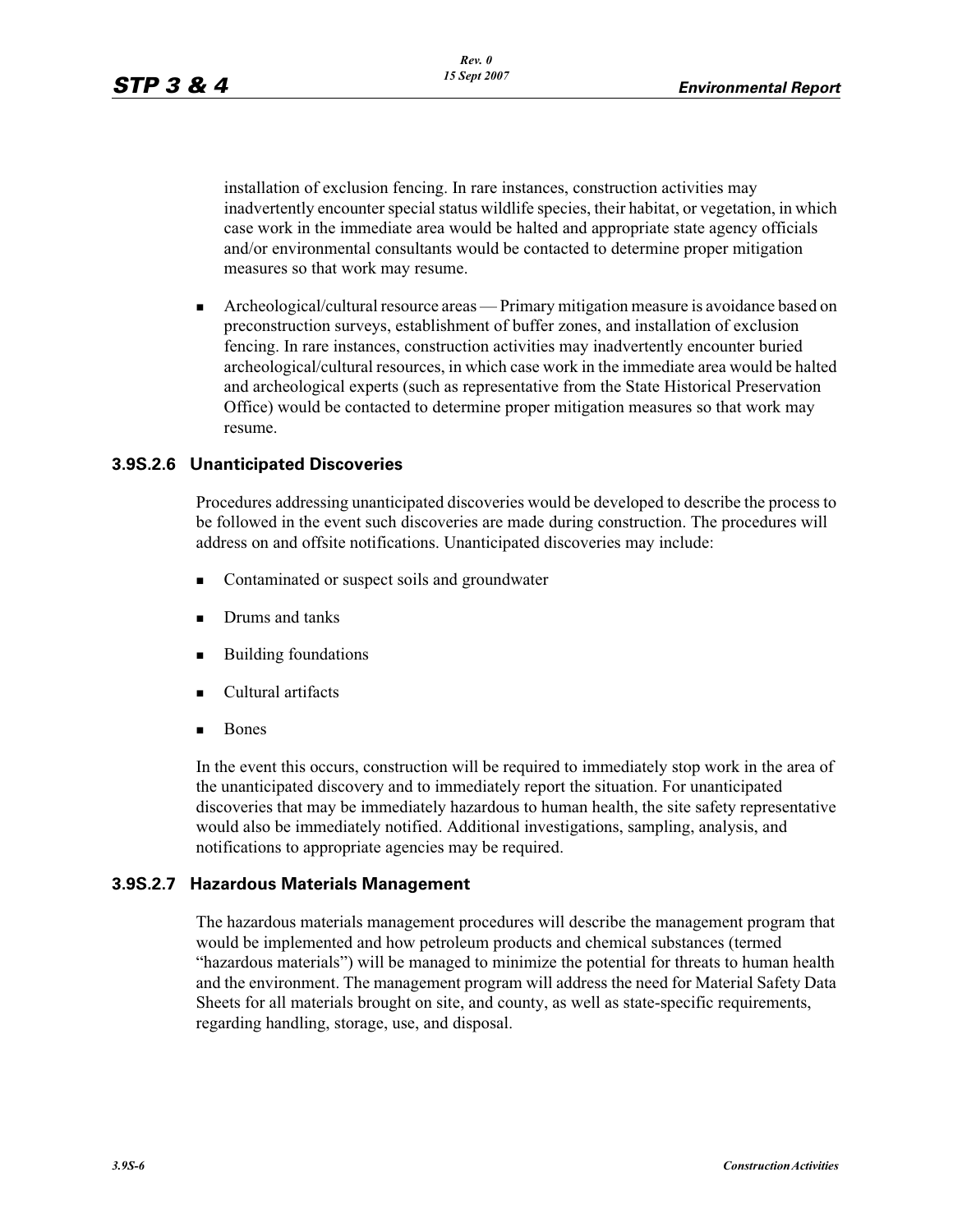### **3.9S.2.8 Solid Waste Management (Hazardous/Nonhazardous Wastes)**

Solid waste management procedures will be used to describe the management program for handling construction wastes generated at the site. The management program will address nonhazardous wastes and hazardous wastes through separate procedures. In all cases, the management program will be compliant with the relevant environmental requirements including county and state-specific waste handling and transportation practices and approvals, waste minimization activities, and offsite recycling of certain common construction wastes (e.g., used oil, antifreeze, scrap metal, wood).

### **3.9S.2.9 Asbestos and Lead-Based Paint**

In the event that hazardous materials are encountered such as asbestos, asbestos-containing material, and lead-based paint, a process would be established to address the county and statespecific regulatory requirements (e.g., TCEQ requirements) for containment and/or removal of such materials by trained, authorized personnel. Site-specific procedures would also address regulations governing the overall management of the removal and abatement work including:

- -Prework notifications
- -Removal by certified contractors
- -Handling prior to disposal
- -Transport to and disposal at licensed facilities
- -Post-work closure reports

### **3.9S.2.10 Spill Prevention and Response**

The spill prevention and response procedures will address how to manage all hazardous materials and wastes in such a manner to prevent releases and to minimize the potential for threats to human health and the environment in the event of a release. The management program will address the need for secondary containment, spill response materials, spill thresholds for reporting the release to the environment (e.g., reportable quantities), emergency response actions, and notification requirements for project personnel and county/state agencies.

### **3.9S.2.11 Cleanup and Restoration**

Procedures will be established to describe the requirements for cleanup and restoration of the STP site and any other areas used during construction (e.g., offsite laydown yards). Contractors will clean up and remove unused construction materials and debris, restore all surface (e.g., swales, roads, fences, gates, walls) and subsurface (e.g., drainage tiles, wells, utilities) features in accordance with permit requirements, and adhere to the requirements regarding permanent stabilization, including revegetation of disturbed areas.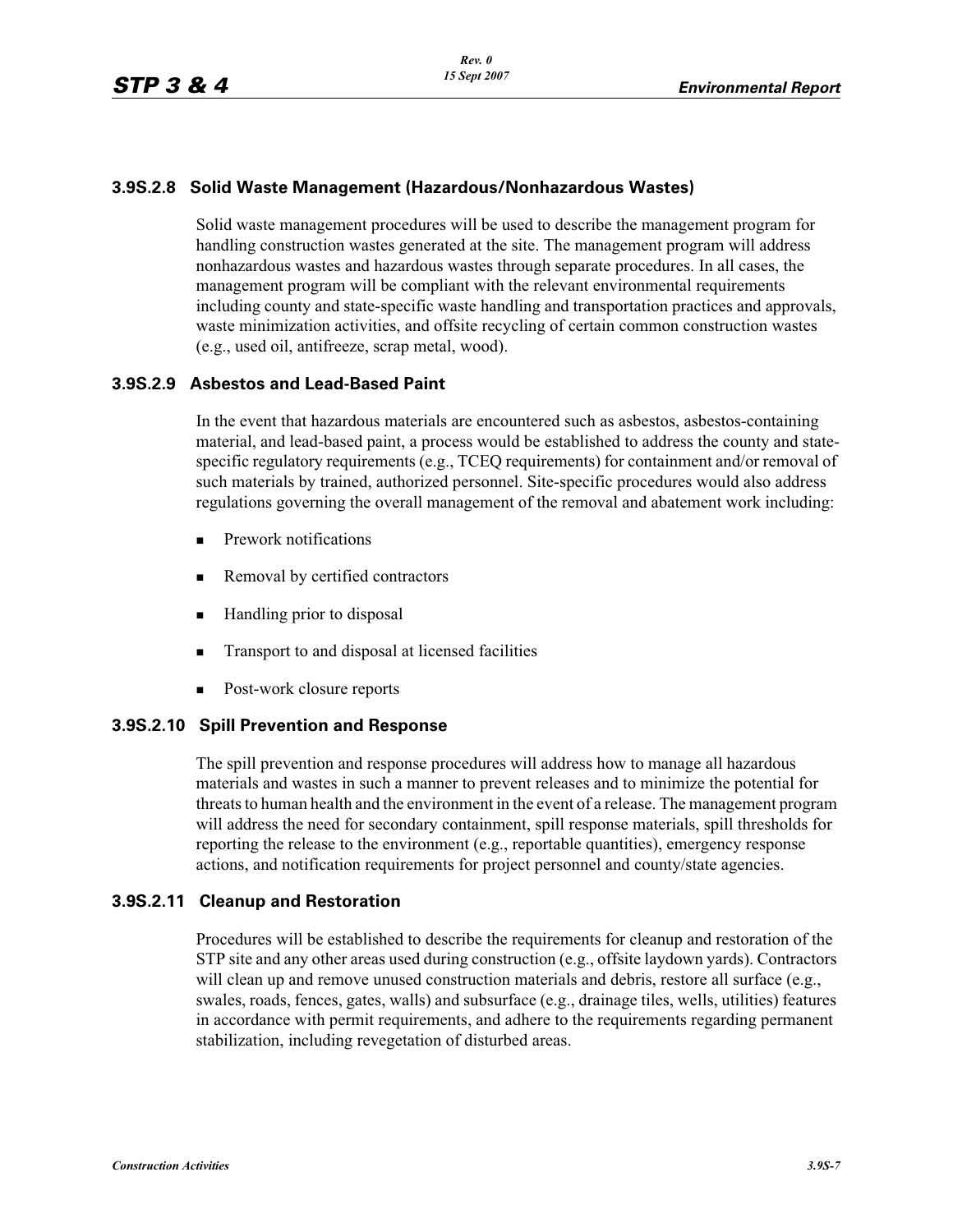# **3.9S.3 Site Preparation Activities**

The site preparation activities and approximate durations are described in the following sections. Beginning site preparation activities 12 months before the first major construction activity allows time for STPNOC to acquire the necessary permits (as discussed in Section 1.2), install temporary facilities (e.g., storage warehouses, concrete batch plant), relocate items within the STP  $3 \& 4$  footprint, stage equipment, begin module assembly, and complete preparation activities to support power plant construction. These types of activities are intended to prepare the site for construction of STP 3  $\&$  4. Typical construction activity durations are summarized in Table 3.9S-1.

### **3.9S.3.1 Installation and Establishment of Environmental Controls**

The construction activities will comply with federal, state, and local environmental regulations and permit requirements. In addition, best management practices, such as silt fencing, will be used to minimize impacts during preconstruction, and construction activities will be performed in accordance with the Construction Environmental Controls Plan previously discussed in Subsection 3.9S.1.1.

### **3.9S.3.2 Road and Rail Construction**

Construction access to the STP site will be via a paved road, Farm-to-Market (FM) 521. The construction traffic will minimize disruption of existing traffic patterns by entering the site from the north where FM 1468 meets FM 521, or via the west entrance to the plant property from FM 521. The existing STP 1 & 2 traffic will continue to enter from the east entrance off FM 521. To the extent practical, STPNOC will use the existing site road system and drainage systems installed during construction of STP 1  $\&$  2 which are still in use. The existing drainage ditch that runs east and west through the STP  $3 \& 4$  footprint, north of the existing switchyard, will be relocated to accommodate the new units. The new switch and for  $STP$  3  $&$  4 will be located north of the newly relocated drainage ditch, and a road system into the switchyard will be built.

A heavy haul route approximately 2-1/2 miles long will be built on site to support the transport of heavy modules and components from the existing heavy haul route from the barge slip. Adequate temporary traffic surfacing will be installed, as needed, as part of the heavy haul route. A tie-in to the existing haul route near the Security Department firing range will be constructed and the new section of heavy haul route will run north and east around the existing essential cooling pond, under the high-voltage transmission lines, then south into the STP 3  $\&$ 4 power block to the construction laydown and fabrication areas. Temporary construction parking lot, construction laydown and fabrication areas will be cleared, grubbed, graded, and graveled or paved with a road system to accommodate the site construction traffic. The existing rail line on site will be upgraded and the route to Buckeye, Texas will be reestablished. The upgrades will include the installation of new ballast or rail sections on the existing rail bed. Figure 3.9S-1 depicts the construction utilization plan, along with plant access roads, heavy haul roads, and other construction planning features.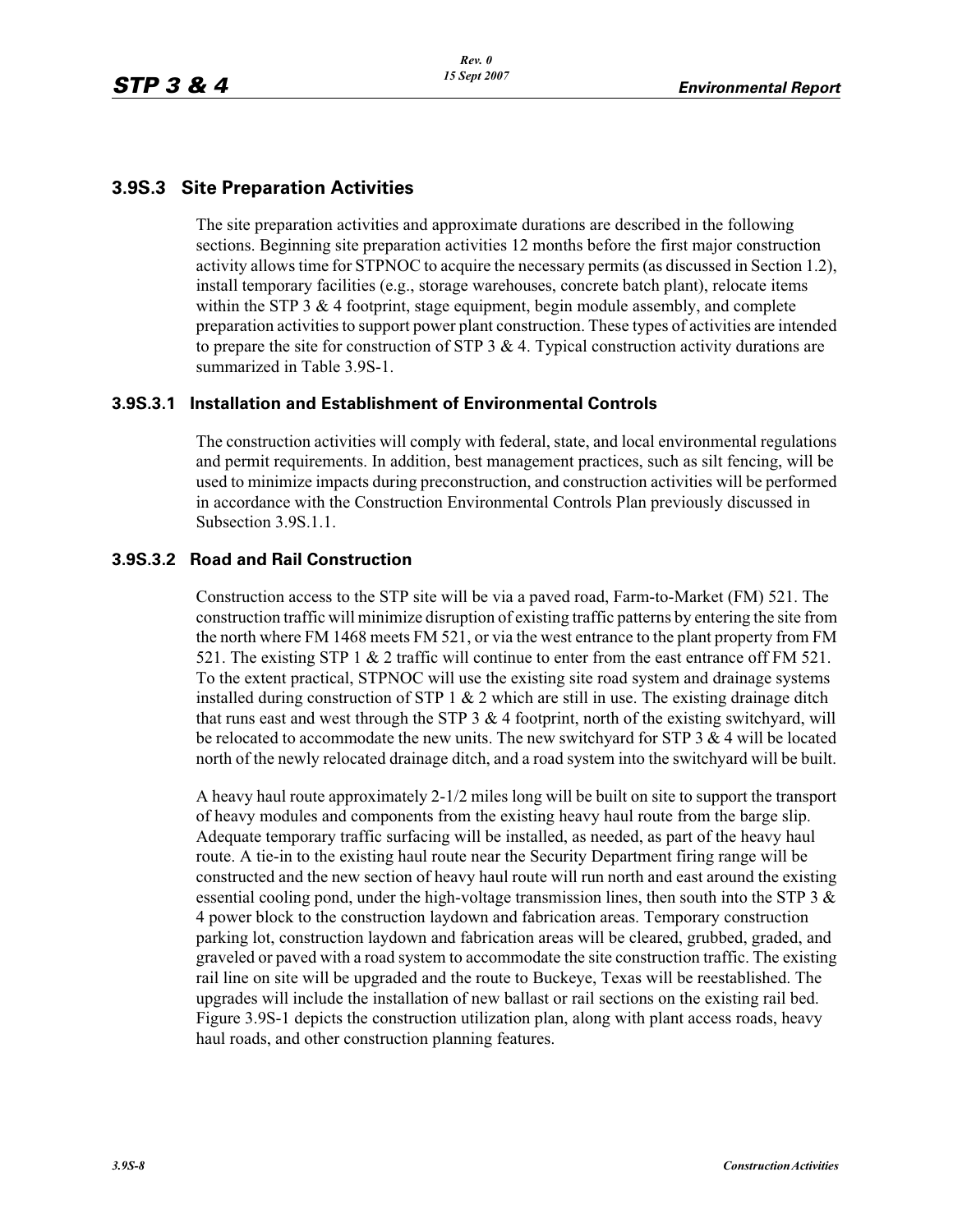### **3.9S.3.3 Security Construction**

Security features will be installed during the early part of site preparation activities. Security structures will include access control points, fencing, lighting, physical barriers, and guardhouses.

### **3.9S.3.4 Temporary Utilities**

Temporary utilities will include aboveground and underground infrastructure for power, communications, potable water, wastewater and waste treatment facilities, fire protection, and for construction gas and air systems. The temporary utilities will support the entire construction site and associated activities, including construction offices, warehouses, storage and laydown areas, fabrication and maintenance shops, the power block, the batch plant facility, measuring and testing equipment, and intake/discharge areas.

### **3.9S.3.5 Temporary Construction Facilities**

Temporary construction facilities, including offices, warehouses (for receiving and storage), temporary workshops, sanitary toilets, change, training, and personnel access facilities (i.e., locker rooms) will be constructed. The site of the concrete batch plant will be prepared for aggregate unloading and storage, and the cement storage silos and the concrete batch plant will be erected.

### **3.9S.3.6 Laydown, Fabrication, Shop Area Preparation**

Activities to support preparation of the laydown, fabrication, and shop areas include:

- - Performing construction survey to establish local coordinates and benchmarks for horizontal and vertical control
- -Grading, stabilizing, and gravel laydown areas
- **Installing construction fencing**
- - Installing shop and fabrication areas including the concrete slabs for formwork laydown, module assembly, equipment parking and maintenance, fuel and lubricant storage, and rigging loft
- -Installing concrete pads for cranes and crane assembly

### **3.9S.3.7 Clearing, Grubbing, and Grading**

Temporary spoils, borrow, and topsoil storage areas will be established on the southwest parts of the STP site property (Figure 3.9S-1). Clearing and grubbing of the site will begin with the removal of vegetation. Topsoil will be moved to a storage area (for later use) in preparation for excavation. The general plant area, including the switchyard and Ultimate Heat Sink (UHS) areas will be brought to plant grade (approximate elevation of 30 feet above mean sea level) in preparation for foundation excavation. Existing buried utilities in the site area will be removed. The site utilization plans illustrates the areas to be cleared and graded.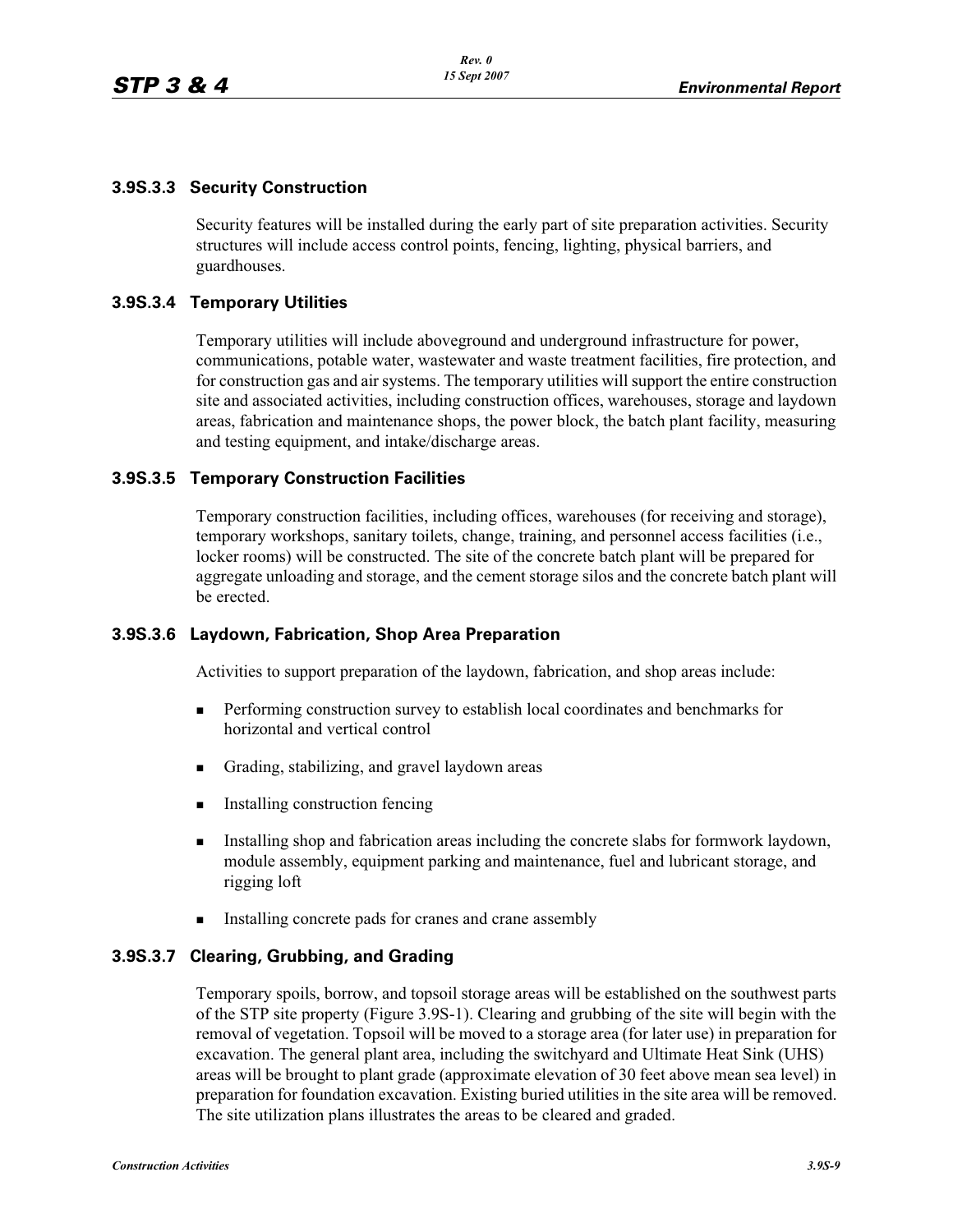### **3.9S.3.8 Underground Installations**

Non-safety-related underground fire protection, water supply piping, sanitary system, compressed air and gas piping, and electrical power and lighting duct bank will be installed and backfilled.

### **3.9S.3.9 Unloading Facilities Installation**

The existing rail line will be upgraded with adjacent construction laydown areas to support receipt of the bulk commodities. A spur into the batch plant area to support concrete materials unloading may also be installed during the upgrade. Concurrently, any crane foundations will be placed, and a heavy lift crane will be erected.

The existing barge slip will also require upgrades to accommodate roll-on and roll-off module receipt. Dredging of the river and slip area may also be required. Dredging of the barge slip and Colorado River will be coordinated with the U.S. Army Corps of Engineers under the existing permit (Section 1.2), and dredge material will be deposited in existing dredge fill areas adjacent to the barge slip.

### **3.9S.3.10 Intake/Discharge Coffer Dams and Piling Installation**

A permanent sheet pile cofferdam system will be installed on the east and west side of the intake/discharge main cooling reservoir north separation dike for the new circulating water intake structure and associated piping. A temporary cofferdam will also be driven on the interior of the main cooling reservoir embankment to facilitate the installation of the discharge structure.

Excavation and dredging of the intake structure, pump house erection, and the installation of mechanical, piping, and electrical systems will follow the sheet pile installation, bracing system, and dewatering, and will continue through site preparation into plant construction. Excavated and dredged material will be transported to an onsite spoils area located outside the boundaries of designated wetlands in the southwest portion of the plant property.

### **3.9S.3.11 Power Block Earthwork (Excavation)**

The power block consists of an area footprint encompassing the Nuclear and Turbine Island Building areas, which include the following buildings for each unit:

- -Reactor Building
- -Control Building
- **Radwaste Building**
- -Service Building
- -Turbine Building

The mass excavation of the power block areas will occur in two stages (STP 3 followed by STP 4) as part of site preparation activities for STP 3 & 4. The deepest excavations in the power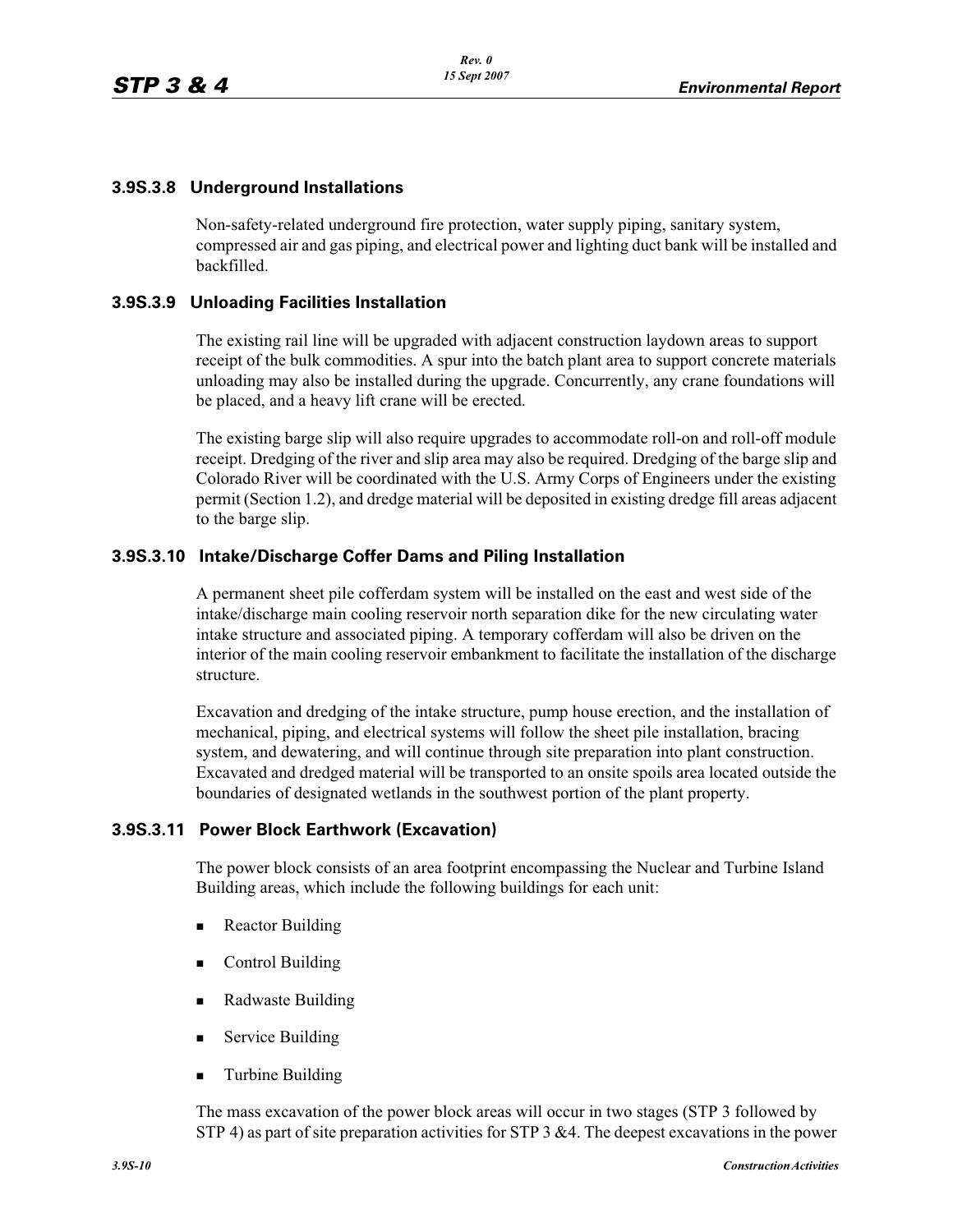block area are for the Reactor Buildings, approximately 95 feet below site grade. The Reactor Building will be over-excavated 10 feet deeper and 10 feet wider than the underside of foundation and replaced with structural fill. The next deepest excavations are for the Control Buildings at 77 feet below site grade. The Control Building will be over-excavated 2 feet and replaced with structural fill below the underside of foundation. The Radwaste Building will be excavated approximately 69 feet below site grade. The Radwaste Building will be overexcavated 15 feet deeper and 10 feet wider than the underside of foundation and replaced with structural fill. The Turbine Building excavation is approximately 34 feet below grade with 2 feet of over-excavation replaced with structural fill. The circulating water piping excavation areas are approximately 41 feet below grade. The UHS Basin and pump house areas are a stepped excavation down to 43 feet at the deepest point. The Service Building is a stepped excavation down to 48 feet at the deepest point. Other yard building and tank foundation excavations are relatively shallow (less than 6 feet).

An extensive well point dewatering system will be installed around the STP  $3 \& 4$  excavation boundary before the mass excavation begins. The dewatering system is intended to route the extracted well water to the main cooling reservoir in compliance with the Construction Environmental Plan. During the excavation, slope protection and retaining wall systems will be installed. Ditches and/or dikes will be constructed around the excavation areas to prevent surface water/runoff from entering the work area. Drainage sumps and/or well points will be installed at the bottom of the excavations from which surface drainage and/or accumulated groundwater will be pumped to a storm water discharge point that will route the water to collection delay basins to filter out turbidity and solids. Excavated material will be transferred to the spoils and backfill borrow storage areas. Acceptable material from the excavation will be stored and reused as structural backfill.

In accordance with Regulatory Guide 1.165 (Reference 3.9S-1), the open excavations will be geologically mapped and the NRC will be notified when the excavations are open for inspection.

### **3.9S.3.12 Module Assembly**

The ABWR design requires a high degree of modularization. The steel module components in the nuclear island will be fabricated offsite, shipped to the site via rail, truck, or barge and will be assembled into complete modules prior to setting in the power block. The module component rail shipments will arrive in sections with dimensions up to 12 feet  $(H)$  x 12 feet  $(W)$ x 80 feet (L), weighing up to 80 tons. Shipment by truck over the road would arrive in sizes up to 8 feet (H) x 8 feet (W) x 40 feet (L), weighing up to 20 tons. Modules weighing up to 1000 tons will arrive by barge, be transported to the power block area, and offloaded in fabrication assembly areas. The assembly of the component panels into complete modules on site will begin during the site preparation phase. The Reactor Building base mat reinforcing module will be the first module assembled during site preparation. The setting of completed containment liner modules will occur upon receipt of the COL. The completion of early module assembly is planned to coincide with the completion of STP 3 Reactor Building base mat foundation.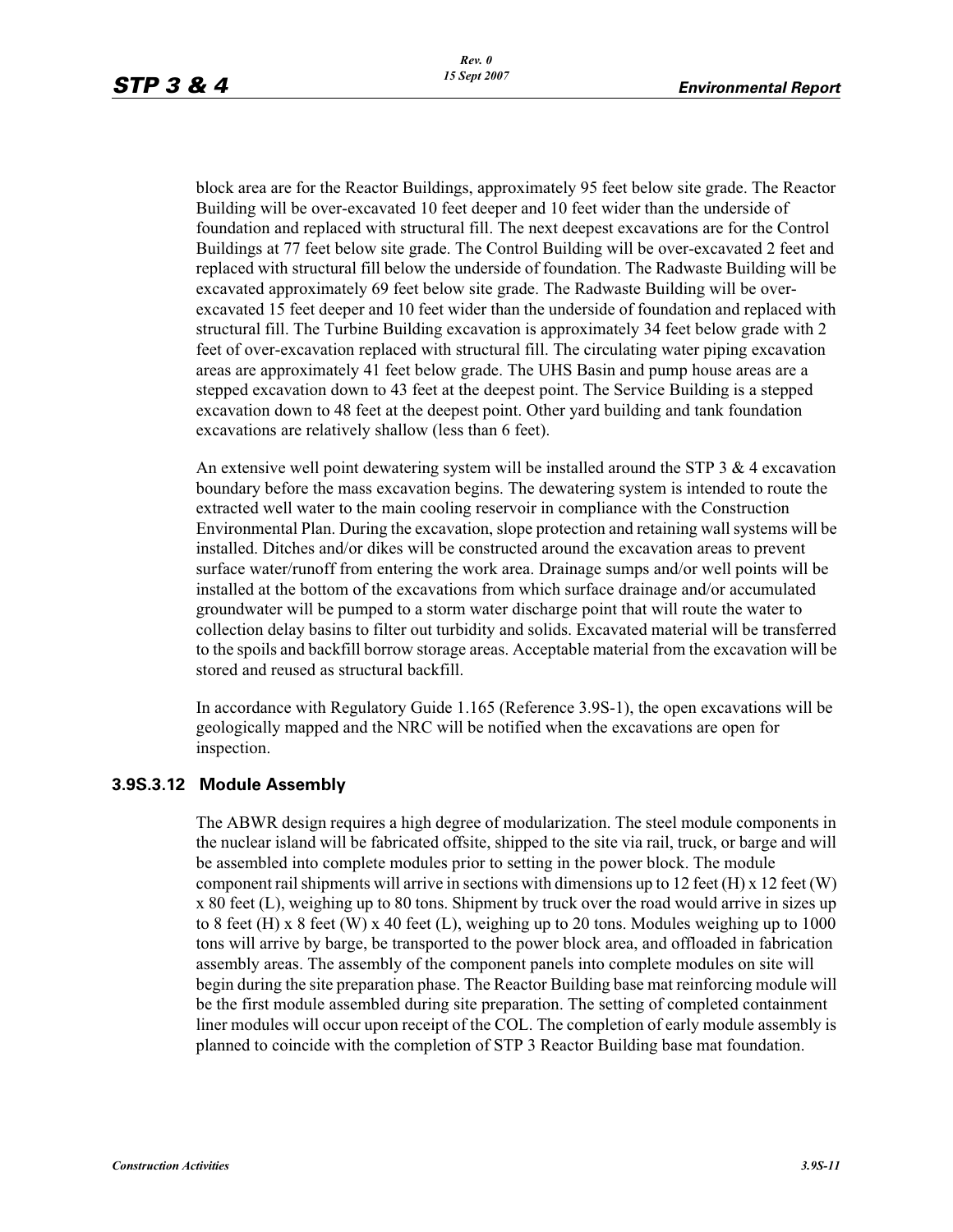### **3.9S.3.13 Power Block Earthwork (Backfill)**

The installation of safety-related Category 1 structural backfill material placed under safetyrelated structures or systems will occur as part of the site preparation activities under an LWA, if obtained from NRC. Backfill material will come from the concrete batch plant, qualified onsite borrow pits, or qualified offsite sources. The backfill will be installed up to the building's foundation grades in over-excavated areas, and would continue around foundations upward as the buildings rise from the excavation up to plant grade.

### **3.9S.3.14 Reactor Building Base Mat Foundation**

Once the subsurface preparations are completed, the next sequential work operation is the installation of foundations. The deepest foundations in the power block are the Reactor Building base mat, which will be the first to be installed. The detailed steps include:

- -Installing the grounding grid
- -Mud-mat concrete work surface
- - Reinforcing steel and civil, electrical, mechanical/piping embedded items (base mat module), forming, concrete placement and curing.

The activities associated with the Nuclear Island foundations are safety-related and could be performed as part of a LWA, if obtained from NRC, and in accordance with applicable requirements under 10 CFR 50, Appendix B.

# **3.9S.4 COL Construction Activities**

Major power plant construction of safety-related structures, systems and components will begin after issuance of the COL by the NRC. Each ABWR unit is a series of buildings and structures with systems installed within the structures. Power plants are constructed from the "bottom up" with elevations remaining open until the major mechanical and electrical equipment and piping are placed on each elevation as the civil construction continues upward. The five major buildings in each power block, along with a brief description of finished elevation (above plant grade), follow:

- - The Reactor Building has eight major floor elevations and rises approximately 124 feet above plant grade.
- - The Control Building has six main floor elevations and rises approximately 35 feet above plant grade.
- - The Turbine Building has five main floor elevations and rises approximately 141 feet above grade.
- - The Radwaste Building has three main floor elevations and rises approximately 40 feet above grade.
- **The Service Building rises about 25 feet above grade.**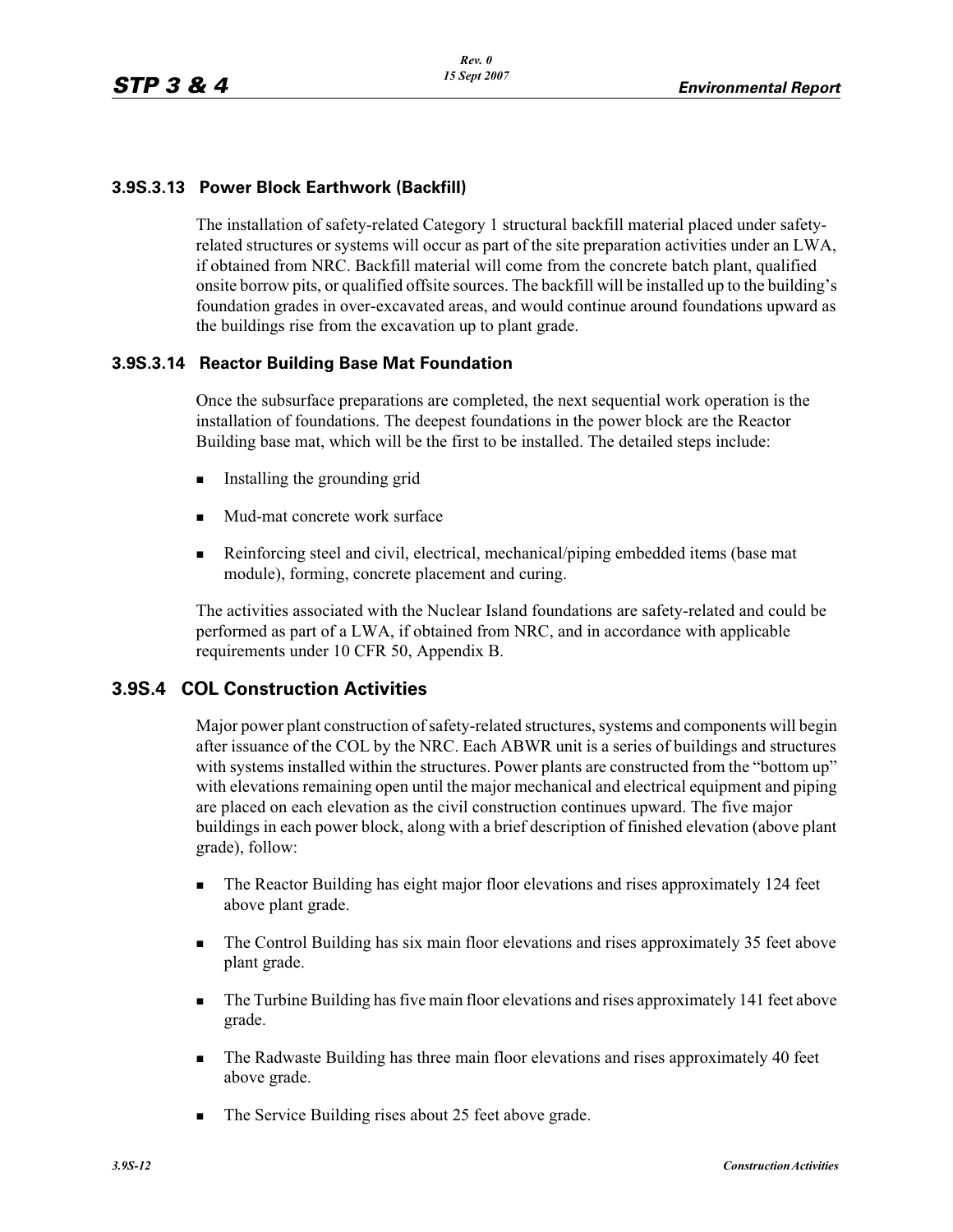Much of the commodity installation will consist of the setting of prefabricated civil/structural, electrical, mechanical, and piping modules with field connections. The balance of the field installations consists of bulk commodity installation. The estimated construction duration for STP 3 & 4 from COL issuance to commercial operation of STP 4 is approximately 66 months. The descriptions of major activities for the power block buildings construction are discussed in the following subsections. Table 3.9S-1 summarizes the estimated construction durations for major power block construction activities.

### **3.9S.4.1 Power Block Construction Descriptions**

### **3.9S.4.1.1 Reactor Building**

The Reactor Building has the longest construction duration. The Reactor Building, which includes the containment vessel as an integrated structure, is a steel and concrete structure with three floor elevations below plant grade, and five elevations above grade with a footprint of approximately 195 feet by 185 feet. The major activities associated with the Reactor Building construction following the base-mat foundation placement include:

- -Erecting the reactor concrete containment vessel shell modules
- -Placing walls and slabs, and reactor pedestal
- -Installing the reactor pressure vessel, drywell and pool modules
- -Setting the polar crane
- -Setting the upper Reactor Building roof structure.

The mechanical, piping, HVAC, and electrical installations begin in the lower elevations and continue to the upper elevations, as is also the case with each of the other buildings.

### *Control Building*

The Control Building is a concrete and steel structure with four floor elevations below plant grade, and two floor elevations above plant grade with a footprint of approximately 185 feet by 80 feet. The mechanical, piping, HVAC, and electrical installations begin in the lower elevations and continue to the upper elevations.

### *Turbine Building*

The Turbine Building is a concrete and steel structure with a footprint of approximately 285 feet by 360 feet. The turbine building has one floor below grade and three floor elevations above grade. The turbine building construction begins with the pedestal base mat and buried circulating water piping installation. Installation of the pedestal columns, condenser modules, and pedestal deck would then proceed. The building exterior to the turbine pedestal would be erected, installation of the turbine building crane and the exterior walls and roof installation would then occur. The mechanical, piping, HVAC, and electrical installations begin in the lower elevations and continue to the upper elevations. Construction then proceeds through the turbine/generator erection.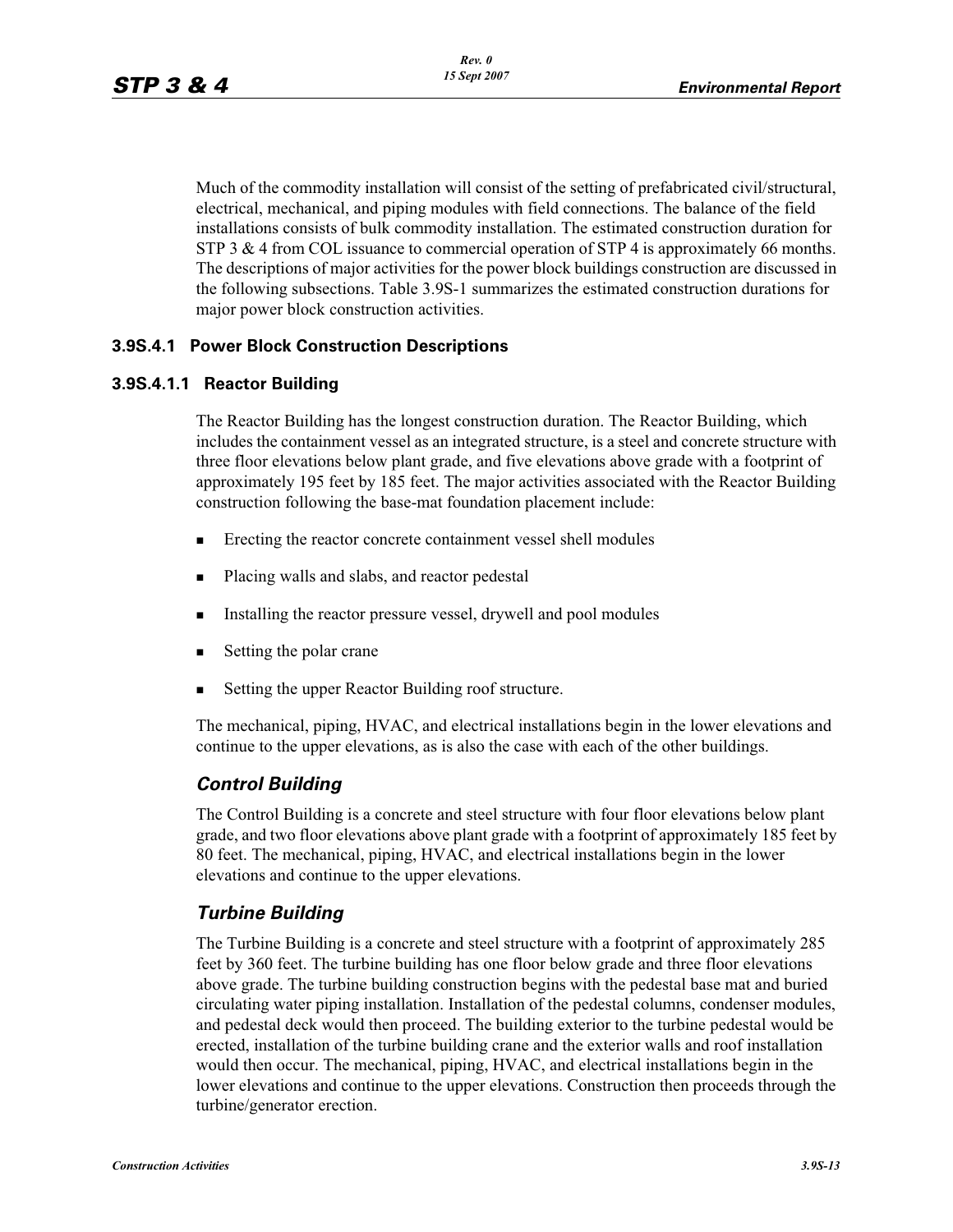# *Radwaste Building*

The Radwaste Building is a concrete and steel structure with a footprint of approximately 124 feet by 214 feet with two elevations below grade and three levels above grade. Construction of the Radwaste Building begins with base mat installation and civil work will follow. After an initial period of civil work, installation of equipment, piping, cable, and instrumentation occurs in parallel with the remaining civil work.

## **3.9S.4.2 Service Building**

The Service Building is a steel and concrete structure with insulated metal siding and a brick exterior above grade. It will have a footprint of approximately 168 feet by 156 feet with three elevations below grade and two levels above grade. Construction of the Service Building begins with base mat installation. Civil work will follow. After an initial period of civil work, installation of equipment, piping, cable, and instrumentation occurs in parallel with the remaining civil work.

### **3.9S.4.3 Other Facilities**

Other facilities to be constructed include:

- -The switchyard and installation of the main transformers
- -The simulator and training facility buildings
- -The circulating water intake and discharge structures
- -Safety-related tunnels
- -The UHS cooling tower
- -Basin and pump houses
- -Machine shop
- -Sewage treatment facility
- -Fire protection pump house
- -Makeup water treatment building
- -Various yard tanks

The common yard area construction occurs over a 57-month duration from the start of site preparation. STP will acquire the necessary permits and authorizations to ensure compliance with all applicable rules and regulations (see Section 1.2).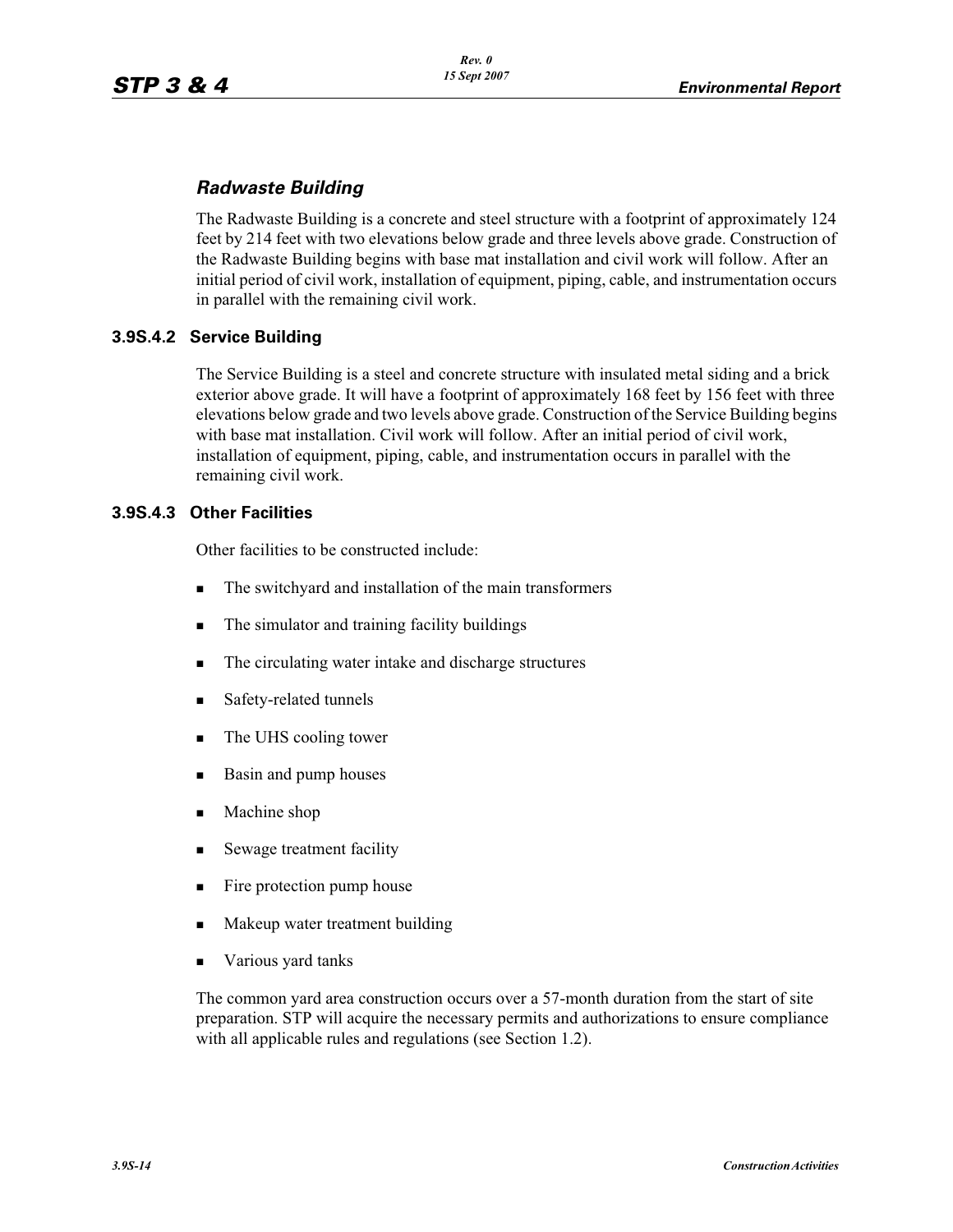# **3.9S.5 Activities Associated with Construction**

Construction activities will involve the movement of workers and construction equipment. Construction shifts will commute to and from the site on local roads. Deliveries to the construction site will be by truck, rail, or barge, and will normally occur during daylight hours.

The installation contractors will have procedures in place for spill prevention, control, and countermeasures to include the control of potential petroleum product leaks from construction equipment, and remedial actions in the event of such a leak. Response to major spills from construction equipment will also be addressed. Measures will be put in place to control storm water discharges associated with construction activity. An erosion, sedimentation, and pollution prevention plan specific to the construction activities will be prepared.

During STP 3  $\&$  4 site preparation and plant construction, air quality protection procedures as discussed in Subsection 3.9S.2.2 are used to minimize and control the generation of fugitive dust from construction activities and vehicular traffic. Fugitive dust control measures such as watering of roads, covering truck loads and material stockpiles, reducing material handling activities and limiting vehicle speed are anticipated to effectively control fugitive dust generation during construction. The power block construction area, laydown, and spoils storage areas, concrete batch plants, and large parking lots are approximately 7000 feet from the site meteorological towers. A heavy haul road is located within 1600 feet of the primary meteorological tower and approximately 500 feet from the backup meteorological tower. Fugitive dust generation from the aggregate surface of this roadway is expected to be minimal based on the infrequent traffic, slow transportation speeds, and air quality protection procedures discussed above. Therefore, no adverse impacts on the site meteorological measurements due to plant construction generated dust are anticipated.

Peak and attenuated noise (in dBA) levels are expected to be generated from operations of construction equipment including earthmoving equipment, trucks, cranes, portable generators, pile-drivers, pneumatic equipment, and hand tools. Table 3.9S-2 summarizes the expected noises from several types of anticipated construction equipment to be used at STP.

# **3.9S.6 References**

- 3.9S-1 "Identification and Characterization of Seismic Sources and Determination of Safe Shutdown Earthquake Ground Motion," Regulatory Guide 1.165, March 1997.
- 3.9S-2 "Environmental Impact Data Book, Chapter 8: Noise," Golden, J., Ouellette, R. P., Saari S., and Cheremisinoff, P. N., 2nd Printing, Ann Arbor Science Publishers, Inc., Ann Arbor, Michigan, 1980.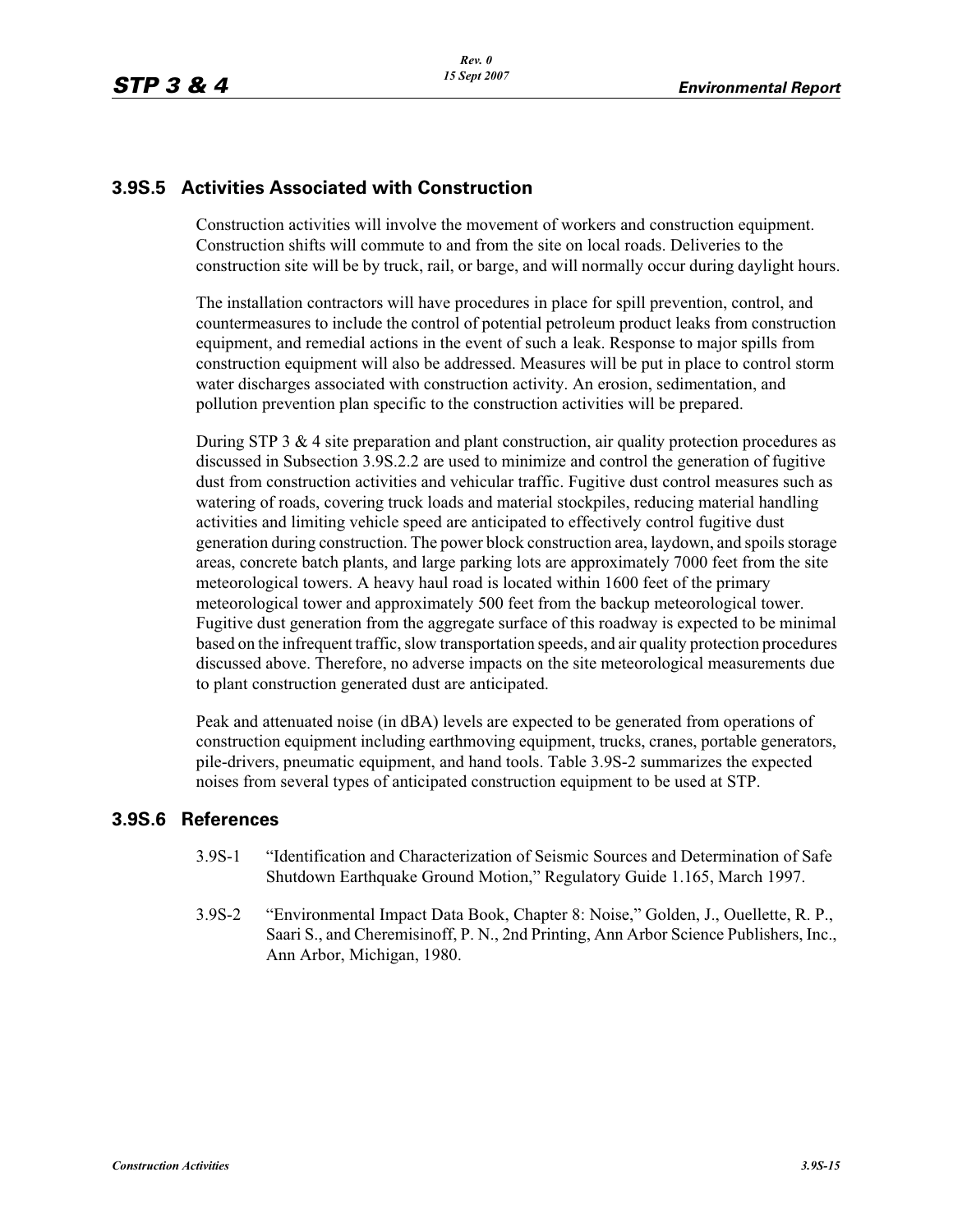| <b>Construction Activity</b>                                        | <b>Approximate Duration</b>                                                   |  |  |  |  |  |  |
|---------------------------------------------------------------------|-------------------------------------------------------------------------------|--|--|--|--|--|--|
| <b>Preconstruction Activities</b>                                   |                                                                               |  |  |  |  |  |  |
| Installation and Establishment of Environmental<br>Controls         | 4 months (after the acquisition of<br>required permits and<br>authorizations) |  |  |  |  |  |  |
| Road and Rail Construction                                          | 5 months                                                                      |  |  |  |  |  |  |
| <b>Security Construction</b>                                        | 3 months                                                                      |  |  |  |  |  |  |
| <b>Temporary Utilities</b>                                          | 6 months                                                                      |  |  |  |  |  |  |
| <b>Temporary Construction Facilities</b>                            | 9 months                                                                      |  |  |  |  |  |  |
| Lay-down, Fabrication, Shop Area Preparation                        | 5 months                                                                      |  |  |  |  |  |  |
| Clearing, Grubbing, and Grading                                     | 9 months                                                                      |  |  |  |  |  |  |
| <b>Underground Installations</b>                                    | 8 months                                                                      |  |  |  |  |  |  |
| <b>Unloading Facilities Installation</b>                            | 9 months                                                                      |  |  |  |  |  |  |
| Intake/Discharge Coffer Dams and Piling<br>Installation             | 5 months                                                                      |  |  |  |  |  |  |
| Power Block Earthwork (Excavation)                                  | 10 months                                                                     |  |  |  |  |  |  |
| <b>Module Assembly</b>                                              | 15 months                                                                     |  |  |  |  |  |  |
| <b>LWA Construction Activities</b>                                  |                                                                               |  |  |  |  |  |  |
| Power Block Earthwork (Backfill)                                    | 5 months                                                                      |  |  |  |  |  |  |
| <b>Reactor Building Base Mat Foundation</b>                         | 5 months                                                                      |  |  |  |  |  |  |
| <b>Control Building Foundation</b>                                  | 4 months                                                                      |  |  |  |  |  |  |
| Radwaste Building Foundation                                        | 4 months                                                                      |  |  |  |  |  |  |
| <b>Turbine Building Foundation</b>                                  | 4 months                                                                      |  |  |  |  |  |  |
| <b>COL Construction Activities</b>                                  |                                                                               |  |  |  |  |  |  |
| <b>Containment Building</b>                                         | 45 months                                                                     |  |  |  |  |  |  |
| <b>Control Building</b>                                             | 36 months                                                                     |  |  |  |  |  |  |
| <b>Turbine Building</b>                                             | 44 months                                                                     |  |  |  |  |  |  |
| Radwaste Building                                                   | 30 months                                                                     |  |  |  |  |  |  |
| Switchyard and Installation of the Main<br><b>Transformers</b>      | 9 months                                                                      |  |  |  |  |  |  |
| Administration, Simulator and Training Facility<br><b>Buildings</b> | 12 months (each building)                                                     |  |  |  |  |  |  |
| Circulating water intake and pump house                             | 24 months                                                                     |  |  |  |  |  |  |
| Ultimate Heat Sink Cooling Tower and UHS<br>Pump House              | 12 months                                                                     |  |  |  |  |  |  |
| <b>Yard Tanks</b>                                                   | 12 months                                                                     |  |  |  |  |  |  |

# **Table 3.9S-1 Construction Activity Durations**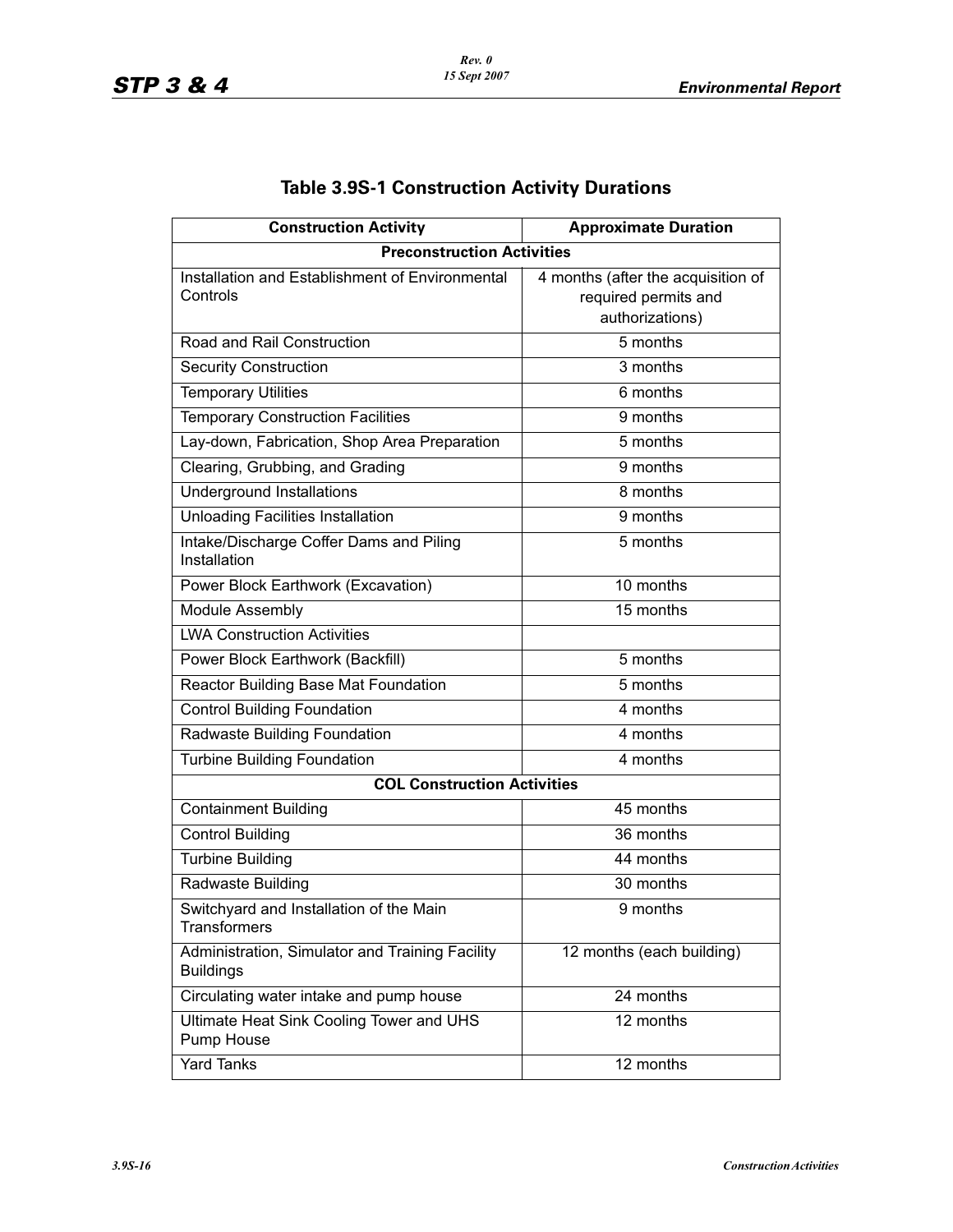| <b>Source</b>  | <b>Noise Level</b><br>(peak) | <b>Distance from Source</b> |                 |                 |                 |
|----------------|------------------------------|-----------------------------|-----------------|-----------------|-----------------|
|                |                              | 50 feet                     | <b>100 feet</b> | <b>200 feet</b> | <b>400 feet</b> |
| Heavy trucks   | 95                           | 84-89                       | 78-83           | $72 - 77$       | $66 - 71$       |
| Dump trucks    | 108                          | 88                          | 82              | 76              | 70              |
| Concrete mixer | 105                          | 85                          | 79              | 73              | 67              |
| Jackhammer     | 108                          | 88                          | 82              | 76              | 70              |
| Scraper        | 93                           | $80 - 89$                   | 74-82           | 68-77           | $60 - 71$       |
| Dozer          | 107                          | 87-102                      | $81 - 96$       | 75-90           | 69-84           |
| Generator      | 96                           | 76                          | 70              | 64              | 58              |
| Crane          | 104                          | $75 - 88$                   | 69-82           | $63 - 76$       | $55 - 70$       |
| Loader         | 104                          | $73 - 86$                   | $67 - 80$       | $61 - 74$       | $55 - 68$       |
| Grader         | 108                          | 88-91                       | $82 - 85$       | 76-79           | $70 - 73$       |
| Dragline       | 105                          | 85                          | 79              | 73              | 67              |
| Pile driver    | 105                          | 95                          | 89              | 83              | 77              |
| Forklift       | 100                          | 95                          | 89              | 83              | 77              |

### **Table 3.9S-2 Peak and Attenuated Noise (in dBA) Levels Expected from Operations of Construction Equipment**

Source: Reference 3.9S-2